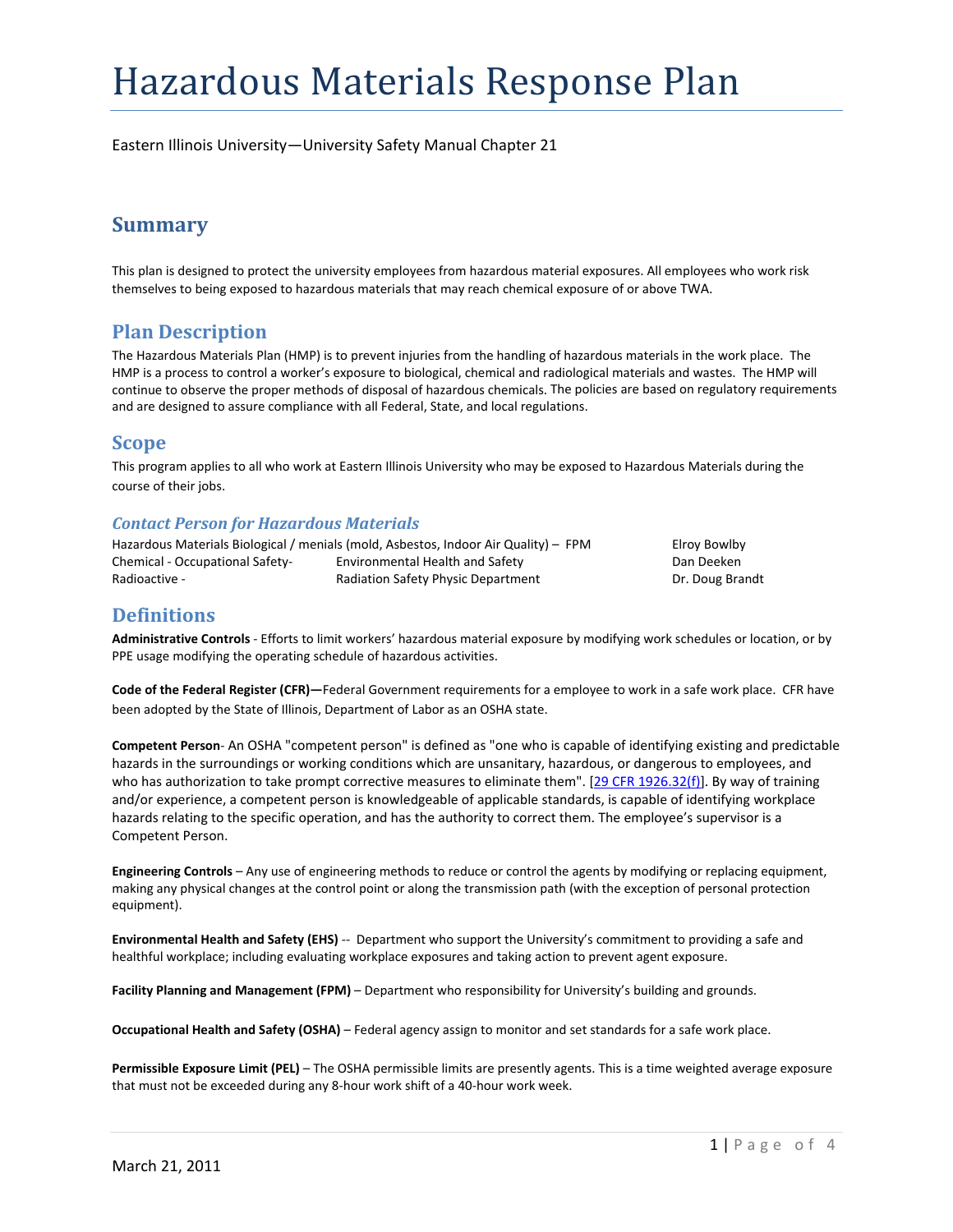#### Eastern Illinois University—University Safety Manual Chapter 21

**TWA (Time Weighted Average)** – A value expressed in part per million PPM which is computed so that the resulting average would be equivalent to an exposure resulting from a constant exposure over an 8‐hour period.

### **Responsibilities**

The goal of the Hazardous Material Plan (HMP) is to ensure that all employees understand the hazards associated with chemical, materials, and biological agents. Hazardous Material plan is intent to limit the employee's agent exposure to an allowable limit. The Plan encourages the employee to perform the necessary steps to protect themselves and their coworkers.

Primary responsibilities include:

Employees

- Are aware of hazardous material safety issues
- Comply with safe operating procedures when working with or around hazardous material
- Attend appropriate safety training.
- Report safety concerns
- Employees suspected of being exposed above the time weighted average:
	- Wear and maintain personal protective equipment or devices as instructed,
		- Use only those brands/types of respirator protection devices which was tested for the employee and for which the employees have been trained and fitted
		- Report to their supervisor any changing conditions that may impact employee

Supervisors, Managers, Deans and Directors

- Ensure that all authorized or qualified persons have received appropriate levels of training and medical surveillance
- Ensure appropriate Personal Protective Equipment is provided to authorized or qualified staff who work with hazardous materials
- Conduct periodic hazard analysis of work areas
- Provide for the reduction of noise level associated to the work place
- Serve as a Competent Person in the work place
- Correct identified safety hazards to provide a safe work place
- Notify EHS Department of any changes in the workplace which results in a change in the hazardous material usage that may be at the TWA.
- Notify EHS representatives of new hires, retirements, transfers, terminations, etc. that may affect the list of employees who will be working with hazardous material

EH&S

- Provide assistance in identifying hazardous material exposure safety issues when requested by the supervisor
- Provide advice on use and selection of personal protective equipment and training for campus staff
- Employees or supervisors who have occupational hazardous material exposure complaints may contact EHS for evaluation of the work area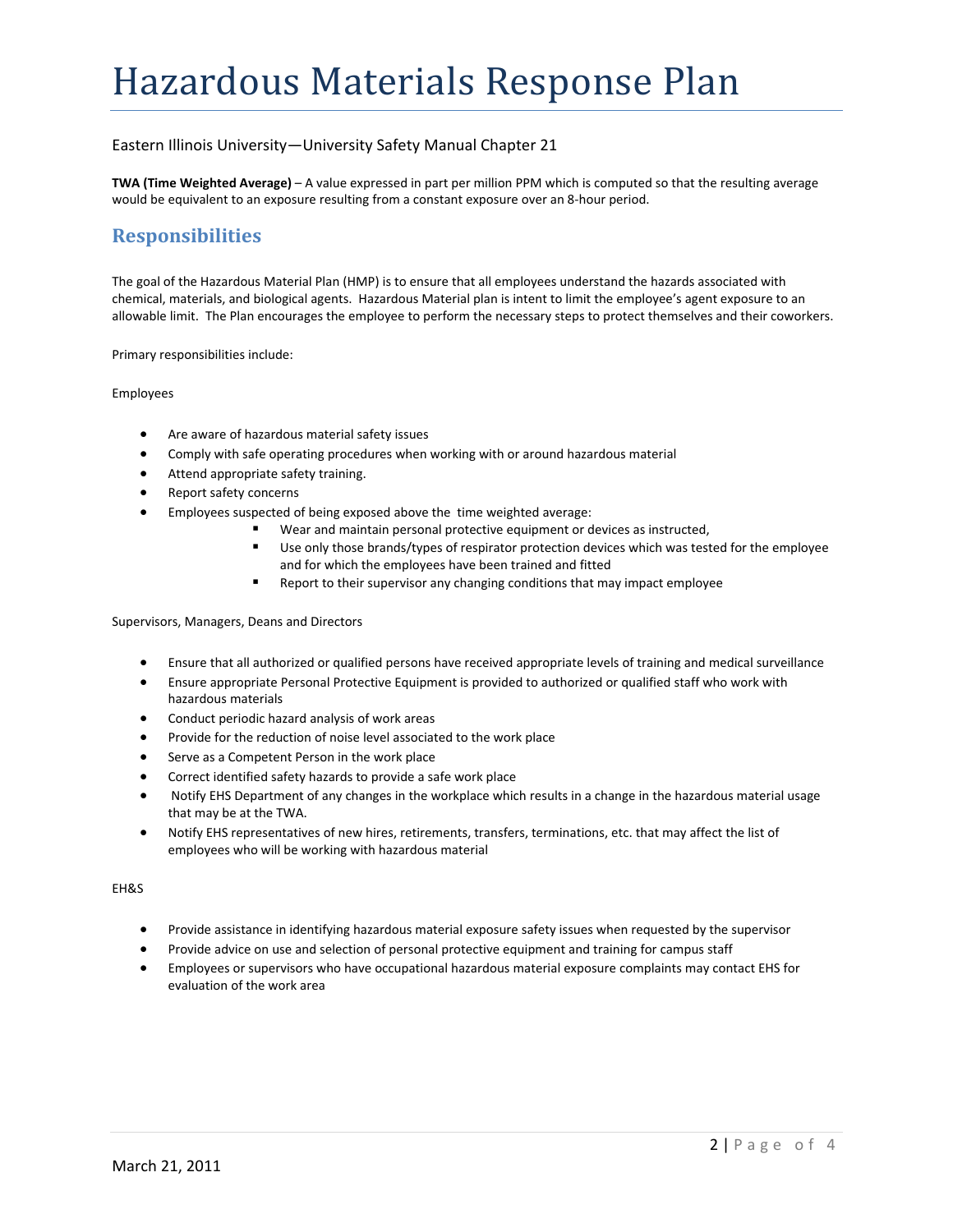# Hazardous Materials Response Plan

Eastern Illinois University—University Safety Manual Chapter 21

## **Training program**

The employer shall train each employee who is exposed to hazardous material at or above an 8‐hour time weighted average. The employer shall institute a training program and ensure employee participation in the program. The training program shall be repeated annually for each employee in contact with hazardous material.

# **Recordkeeping**

### **Record retention**

The Human Resources shall retain records required the HR guidelines. The employer shall maintain an accurate record of all employee exposure thought the worker compensation process. Employee training records should be maintained by the host department for three years.

#### **References:**

On line Hazardous Waste Disposal procedure ‐‐‐ http://www.eiu.edu/~environ/doc123/Hazardous%20Waste%20Handling.pdf

Online Waste Minimization procedure -- http://www.eiu.edu/~environ/doc123/Waste%20Minimization.pdf

Generic Departmental Laboratory and Studio Hygiene Plan ‐‐ http://www.eiu.edu/~environ/manual/Chemical%20Hygiene%20Departmental.pdf

Asbestos – Mold – Lead procedure ‐‐ http://www.eiu.edu/~environ/doc123/Asbestos.pdf